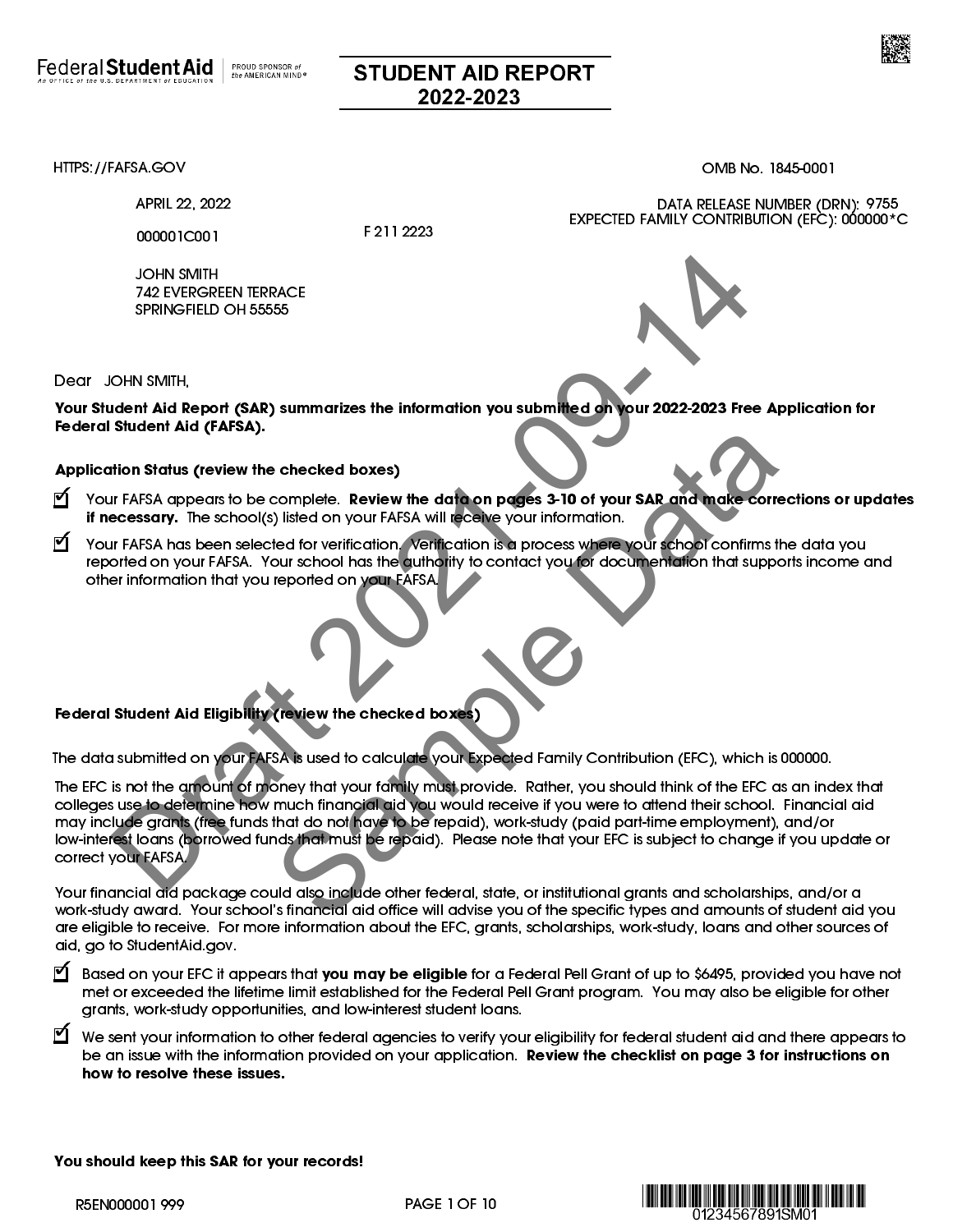**The Office of Management and Budget (OMB) wants you to know that:**

According to the Paperwork Reduction Act of 1995, no persons are required to respond to a collection of information unless such collection displays a valid OMB control number. The valid OMB control number for this information collection is 1845-0001. Public reporting burden for this collection of information is estimated to average between five and ten minutes per response, including time for reviewing instructions, searching existing data sources, gathering and maintaining the data needed, and completing and reviewing the collection of information. The obligation to respond to this collection is voluntary. If you have comments or concerns regarding the status of your individual submission of this form, please contact the Federal Student Aid Information Center, P.O. Box 84, Washington, D.C. 20044 directly. [Note: Please do not return the completed form to this address.]

By answering questions 101a through 101h, and signing the FAFSA, you give permission to the U.S. Department of Education to provide information from your application to the college(s) listed in Step Six. You also agree that such information is deemed to incorporate by reference the certification statement in Step Seven of the financial aid application. To learn more about the Privacy Act and how your information may be used, you may refer to page 2 of the paper FAFSA or the Privacy Act link on FAFSA on the Web. dual substitution (m. pledes contents in energies like the principle and information Center.<br>
In a questions 10 la through 10 lh, and signing the FAFSA, you give perhistion to this todal substitution for<br>
In a questions 10

To protect the confidentiality of your application data, you should never give, share or disclose your FSA ID with anyone, including commercial service providers that provide assistance with the financial aid process. You should keep your FSA ID in a safe location.

| Oleci me comiqenilality or your application data, you should hever give, share or alsclose you i sA iD will i<br>one, including commercial service providers that provide assistance with the financial aid process. You should<br>your FSA ID in a safe location.                                                                                            |                    |                  |                  |                                                                       |                                                                          |                                                                              |                              |                  |                                                                                             |                  |                                                                                                                                                                                           |                  |  |
|---------------------------------------------------------------------------------------------------------------------------------------------------------------------------------------------------------------------------------------------------------------------------------------------------------------------------------------------------------------|--------------------|------------------|------------------|-----------------------------------------------------------------------|--------------------------------------------------------------------------|------------------------------------------------------------------------------|------------------------------|------------------|---------------------------------------------------------------------------------------------|------------------|-------------------------------------------------------------------------------------------------------------------------------------------------------------------------------------------|------------------|--|
| RNING: If you are convicted of drug distribution or possession, for an offense that occurred while you were<br>iving Title IV aid, your eligibility for Title IV student financial aid is subject to suspension or termination. If your<br>conviction status changes at any time during the 2022-2023 award year, you must update your answer to<br>stion 23. |                    |                  |                  |                                                                       |                                                                          |                                                                              |                              |                  |                                                                                             |                  |                                                                                                                                                                                           |                  |  |
| For Use by Financial Aid Office (skip to next page to begin your review of the data included in your SAR)<br>formation will be used by your Financial Aid Administrator to determine your eligibility for student aid.                                                                                                                                        |                    |                  |                  |                                                                       |                                                                          |                                                                              |                              |                  |                                                                                             |                  |                                                                                                                                                                                           |                  |  |
| SAR C Flag:<br><b>Application Source:</b><br><b>Transaction Source:</b><br>Processed Record Type:<br>Duplicate SSN Flag:                                                                                                                                                                                                                                      | Y<br>2A<br>2A<br>Υ |                  |                  | <b>Dependency Status:</b><br><b>Reprocessing Code:</b>                | Dependency Override:<br>Professional Judgment:<br>Special Circumstances: | Verification Selection Change Flag: C                                        | D<br>Υ<br>Y<br>$\mathbf{1}$  | Rejects Met:     | Verification Flag:                                                                          |                  | <b>ABCDEFG</b><br>Application Receipt Date: 04/22/2022<br>Transaction Receipt Date: 04/22/2022<br>٧<br>IRS Request Flag: Student: 01 Parent: 01<br>IRS Display Flag: Student: A Parent: C |                  |  |
| High School Flag:<br>MONTHS:                                                                                                                                                                                                                                                                                                                                  | 1                  | $\overline{2}$   |                  | 4                                                                     | 5                                                                        | 6                                                                            | $\overline{7}$               | 8                | 9                                                                                           | 10               | 11                                                                                                                                                                                        | 12               |  |
| <b>PRIMARY EFC:</b><br>SECONDARY EFC:                                                                                                                                                                                                                                                                                                                         | 000000<br>000000   | 000000<br>000000 | 000000<br>000000 | 000000<br>000000                                                      | 000000<br>000000                                                         | 000000<br>000000                                                             | 000000<br>000000             | 000000<br>000000 | 000000<br>000000                                                                            | 000000<br>000000 | 000000<br>000000                                                                                                                                                                          | 000000<br>000000 |  |
| PC.<br>SIC                                                                                                                                                                                                                                                                                                                                                    |                    |                  |                  |                                                                       |                                                                          |                                                                              |                              |                  |                                                                                             |                  |                                                                                                                                                                                           |                  |  |
| Auto Zero EFC Flag:                                                                                                                                                                                                                                                                                                                                           | Υ                  |                  |                  |                                                                       | Simplified Needs Test Flag:                                              |                                                                              | Y                            |                  | Pell Eligible Flag:                                                                         |                  | Y                                                                                                                                                                                         |                  |  |
| <b>MATCH FLAGS</b>                                                                                                                                                                                                                                                                                                                                            |                    |                  |                  |                                                                       |                                                                          |                                                                              |                              |                  |                                                                                             |                  |                                                                                                                                                                                           |                  |  |
| SSN Match Flag:<br>DHS Match Flag:<br>DHS Sec. Conf. Flag:<br>NSLDS Match Flag:<br><b>NSLDS Unusual Enrollment</b><br>History Flag:                                                                                                                                                                                                                           | 4<br>2             |                  |                  | VA Match Flag:<br><b>NSLDS Results Flag:</b><br><b>CFH Indicator:</b> | <b>NSLDS Transaction Number:</b>                                         | Selective Service Registration Flag: Y<br>DHS Verification # 999999999999999 | $\mathbf{1}$<br>$0\,$ l<br>Y |                  | Selective Service Match:<br>SSA Citizenship Code:<br>P1SSN Match Flag:<br>P2SSN Match Flag: |                  | C<br>4<br>4                                                                                                                                                                               |                  |  |
| COMMENTS: 001 115 006                                                                                                                                                                                                                                                                                                                                         |                    |                  |                  |                                                                       |                                                                          |                                                                              |                              |                  |                                                                                             |                  |                                                                                                                                                                                           |                  |  |

<u> HERMINI INI MUHAMMU INI MUHAMMU I</u> 01234567891SM01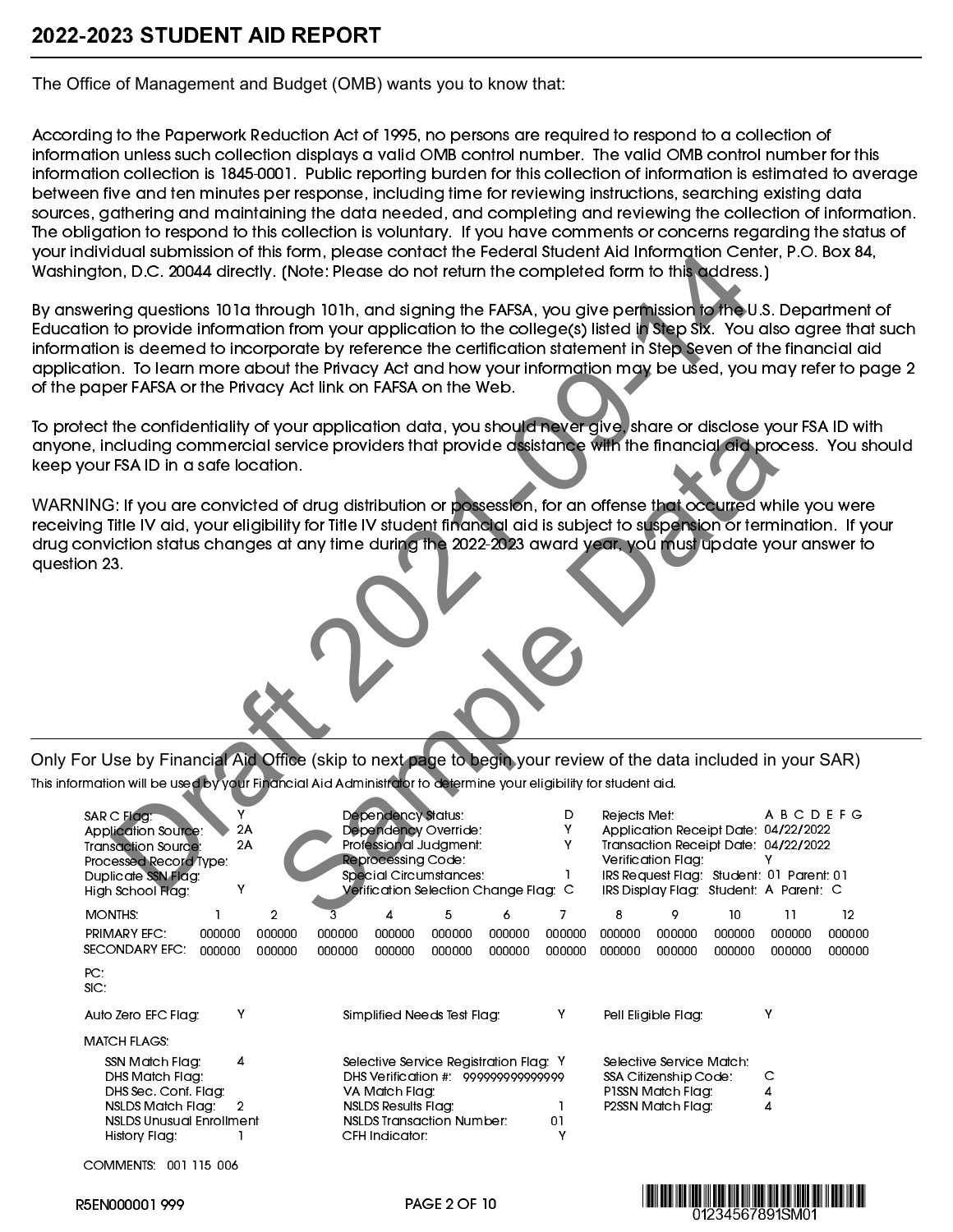

## COMMENTS ABOUT YOUR INFORMATION

## WHAT YOU MUST DO NOW (Use the checklist below to make sure that all of your issues are resolved.)

- $\Box$  The National Student Loan Data System (NSLDS) indicates that one or more of your federal student loans have been discharged. If you have questions, contact the financial aid office at your school.
- $\Box$  If you need to make corrections to your information, you may either make them online at https://fafsa.gov, or by using this SAR. If you need additional help with your SAR, contact your school's financial aid office or visit https://fafsa.gov and click the "Help" icon on the FAFSA home page. If your mailing address or e-mail address changes, you can make the correction online or send in the correction on your SAR. ad to mode correction to your SAR, contact you us choose in fraction of the principal and other with your SAR,<br>High Licen on the FAFA home page. Hyour mailing address or email address in the AFA home of the principal and<br>n

Sample Data



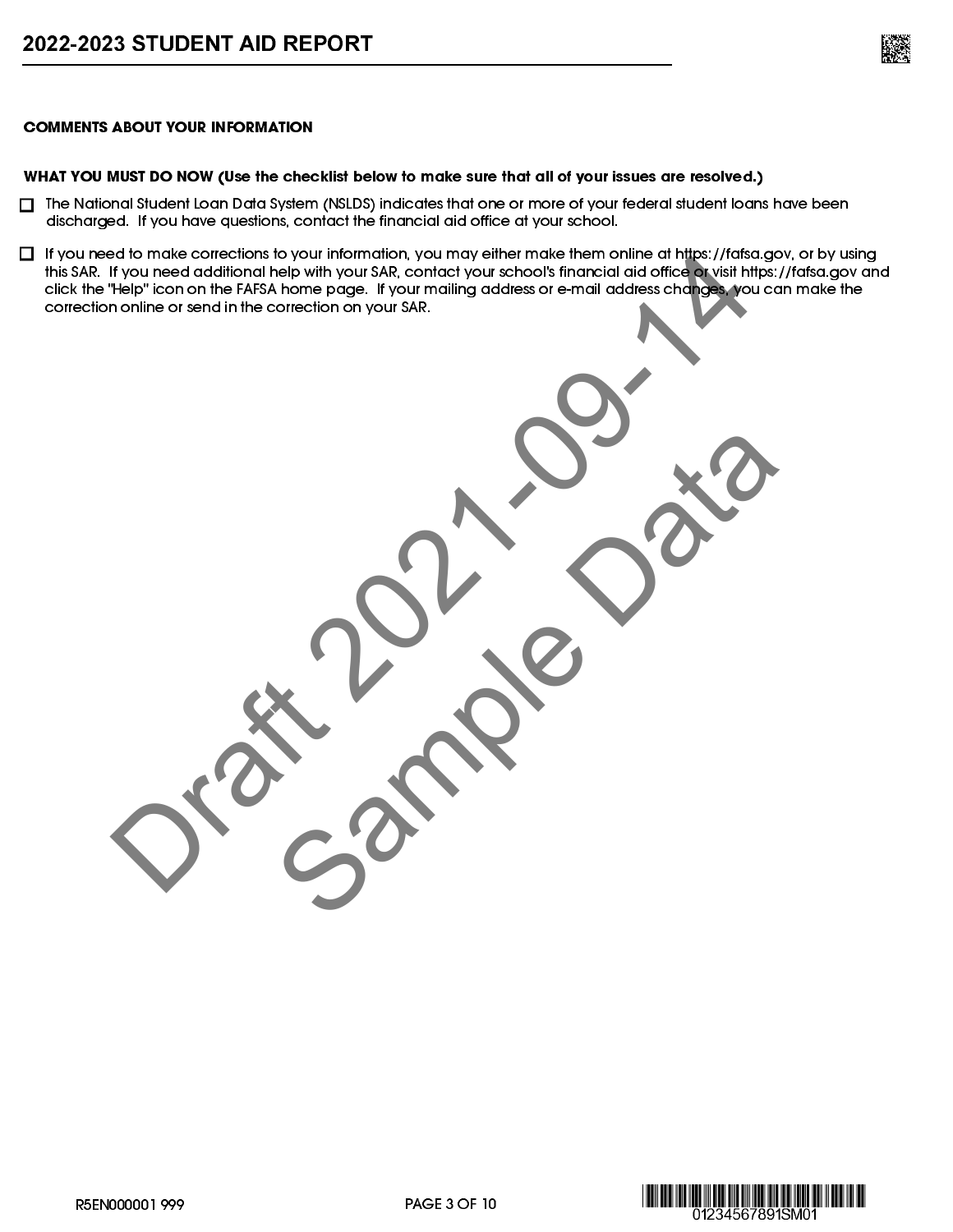## 2022-2023 STUDENT AID REPORT

## Summary of Federal Student Loans (review the loan totals listed below)

The information below is the total amount of Title IV student loans that you owe as currently reported to us by your loan holder(s). These loan programs are administered by the U.S. Department of Education (ED). You should confirm that these loan totals are correct. You can use your FSA ID to view details on the individual loans that make up these totals at the National Student Loan Data System (NSLDS) Web site at [https://studentaid.gov.](https://studentaid.gov/) If you feel that the amounts listed on this page are incorrect, or you have other questions related to a loan, you should contact the loan servicer indicated on the NSLDS Web site. You can obtain general information about each of the types of loans that are listed below by visiting our [StudentAid.gov](https://studentaid.gov/) Web site.

| Note that the 'Subsidized' and 'Unsubsidized' amounts include the appropriate portions of any Consolidation<br>Loans you may have. If there is an amount listed for Federal Family Education Loan (FFEL) Program 'Unallocated<br>Consolidation Loans,' it is because we could not determine whether those balances were subsidized or unsubsidized.<br>Remember, you are responsible for repaying all of the amounts that you borrow, plus interest. As a general rule,<br>with an assumed interest rate of 5%, the monthly payment amount over a 10-year repayment period would be<br>approximately \$10.61 for every \$1,000 that you borrowed. Of course, your actual repayment amount will depend<br>upon how much you borrow, the interest rate when you enter repayment, and the length of your repayment term. |                                           |                                                    |             |
|-----------------------------------------------------------------------------------------------------------------------------------------------------------------------------------------------------------------------------------------------------------------------------------------------------------------------------------------------------------------------------------------------------------------------------------------------------------------------------------------------------------------------------------------------------------------------------------------------------------------------------------------------------------------------------------------------------------------------------------------------------------------------------------------------------------------------|-------------------------------------------|----------------------------------------------------|-------------|
| <b>Total Amount of Loans Outstanding:</b>                                                                                                                                                                                                                                                                                                                                                                                                                                                                                                                                                                                                                                                                                                                                                                             |                                           |                                                    |             |
|                                                                                                                                                                                                                                                                                                                                                                                                                                                                                                                                                                                                                                                                                                                                                                                                                       | <b>Total Principal</b><br><b>Balance:</b> | <b>Remaining Amount to be</b><br><b>Disbursed:</b> | Total:      |
| FFEL (Bank Loans) and/or Direct Loans:                                                                                                                                                                                                                                                                                                                                                                                                                                                                                                                                                                                                                                                                                                                                                                                |                                           |                                                    |             |
| Subsidized Loans:                                                                                                                                                                                                                                                                                                                                                                                                                                                                                                                                                                                                                                                                                                                                                                                                     | S.<br>6,000                               | 1,200                                              | 7,200       |
| Unsubsidized Loans:                                                                                                                                                                                                                                                                                                                                                                                                                                                                                                                                                                                                                                                                                                                                                                                                   | 3,000                                     | 1,300                                              | 4,300       |
| <b>Combined Loans:</b>                                                                                                                                                                                                                                                                                                                                                                                                                                                                                                                                                                                                                                                                                                                                                                                                | N/A                                       | \$<br>N/A                                          | N/A         |
| Unallocated Consolidated Loans:                                                                                                                                                                                                                                                                                                                                                                                                                                                                                                                                                                                                                                                                                                                                                                                       | \$ N/A                                    |                                                    | Ś.<br>N/A   |
| <b>Federal Perkins Loans:</b><br><b>Total Outstanding Principal Balance:</b><br>2022-2023 Award Year Loan Amount:                                                                                                                                                                                                                                                                                                                                                                                                                                                                                                                                                                                                                                                                                                     | <b>N/A</b><br>550                         |                                                    |             |
| <b>Teach Grants Converted to Direct Loans:</b><br><b>Unsubsidized Loans:</b>                                                                                                                                                                                                                                                                                                                                                                                                                                                                                                                                                                                                                                                                                                                                          | 1,612<br>\$                               |                                                    | S.<br>1,612 |
|                                                                                                                                                                                                                                                                                                                                                                                                                                                                                                                                                                                                                                                                                                                                                                                                                       |                                           |                                                    |             |

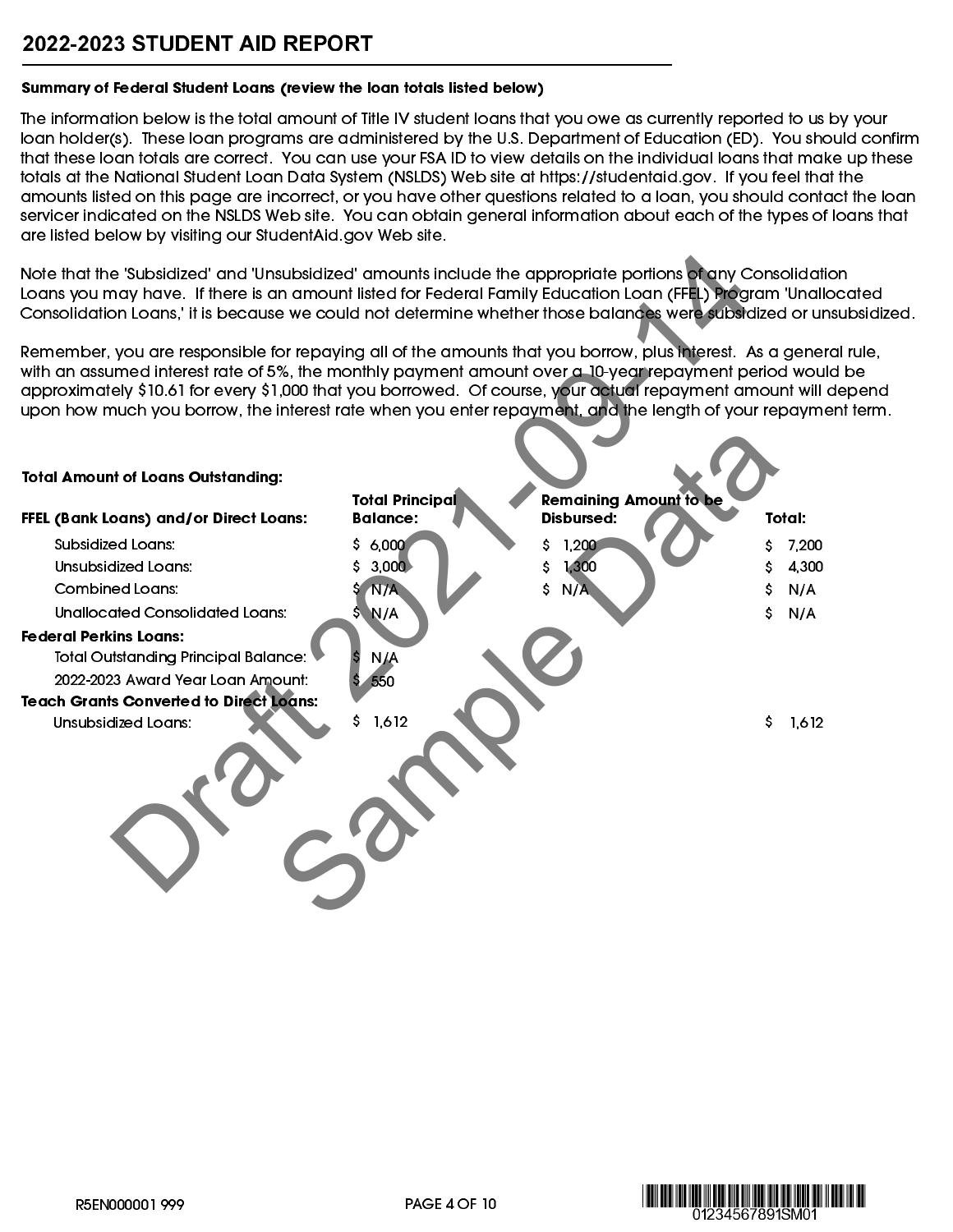# 2022-2023 STUDENT AID REPORT

Check Your SAR

- $\heartsuit$  If you <u>find a mistake</u>, put the correct answer in the boxes or completely fill in an oval  $\overline{\text{(example \bullet)}}$
- $\supset \underline{\text{Look for arrows}}$  (---> or  $\Box \vec{v}$  ) in the area next to your information. For these items, give us a new answer, or if your current answer is correct, rewrite the same information exactly.
- $\bullet$ If you want to delete an answer, draw a line through your answer and through the empty box or oval (example: 10. Your telephone number ). (301) 555 - 1234
- Make corrections online at [https://fafsa.gov](https://studentaid.gov/h/apply-for-aid/fafsa) or send in pages 5-10 of this form.

## Processed: 04/22/2022

| Step One: You (The Student)                                                                                                                     |                                     |                                                                                  |                                |
|-------------------------------------------------------------------------------------------------------------------------------------------------|-------------------------------------|----------------------------------------------------------------------------------|--------------------------------|
| 1. Last Name                                                                                                                                    | 2. First Name                       | 3. Middle Initial                                                                |                                |
| <b>SMITH</b>                                                                                                                                    | <b>JOHN</b>                         |                                                                                  |                                |
|                                                                                                                                                 |                                     |                                                                                  |                                |
| 4. Mailing Address                                                                                                                              |                                     |                                                                                  |                                |
| <b>742 EVERGREEN TERRACE</b>                                                                                                                    |                                     |                                                                                  |                                |
|                                                                                                                                                 |                                     |                                                                                  |                                |
| 5. City<br>SPRINGFIELD                                                                                                                          | 6. State Abbreviation               | 7. ZIP Code                                                                      |                                |
|                                                                                                                                                 |                                     |                                                                                  |                                |
| 8. Social Security Number<br>XXX-XX-4444                                                                                                        | 9. Date of Birth<br>Use MM/DD/YYYY  | 10. Your felephone number<br>format (e.g., 03/01/1997)<br>$(555)$ 235-1885       |                                |
|                                                                                                                                                 |                                     |                                                                                  |                                |
| 11. Driver's License Number                                                                                                                     |                                     |                                                                                  |                                |
| 12. Driver's License State Abbreviation,                                                                                                        |                                     |                                                                                  |                                |
| We will use your e-mail address to communicate with you electronically. We will also share your e-mail address with your state and the colleges |                                     |                                                                                  |                                |
| listed on your FAFSA to allow them to communicate with you. If you do hot have an e-mail address, leave this field blank.                       |                                     |                                                                                  |                                |
| 13. Student's E-mail Address<br>JOHNSMITH@HOTMAIL.COM                                                                                           |                                     |                                                                                  |                                |
|                                                                                                                                                 |                                     |                                                                                  |                                |
| 14. Citizenship Status                                                                                                                          |                                     |                                                                                  | Remember to                    |
| ELIGIBLE NONCITIZEN                                                                                                                             | U.S. Citizen<br>Eligible Noncitizen | Neither<br>⊂⊃<br>O                                                               | completely fill in<br>the oval |
| 15. Alien Registration Number                                                                                                                   | A                                   |                                                                                  |                                |
| 16. Marital Status (As of the date you<br>submitted your FAFSA)<br>MARRIED/REMARRIED                                                            | Single<br>Married/Remarried         | Separated                                                                        | Divorced or Widowed            |
| 17. Date of Marital Status Change                                                                                                               |                                     | 21. Are you male or female?                                                      |                                |
|                                                                                                                                                 |                                     | <b>MALE</b>                                                                      | Male $\subset$<br>Female       |
| 18. State of Legal Residence Abbreviation                                                                                                       | Use MM/YYYY format (e.g., 03/1997)  | 22. If you are male (age 18-25) and                                              |                                |
| IL.                                                                                                                                             |                                     | not registered, answer "Register Me"<br>and Selective Service will register you. | Register Me                    |
| 19. Did you become a legal resident of<br>this state before January 1, 2017?<br><b>YES</b>                                                      | Yes:<br>No                          | <b>REGISTER ME</b>                                                               |                                |
| 20. If you answered "No" to question 19,<br>date you became a legal resident                                                                    |                                     |                                                                                  |                                |
|                                                                                                                                                 | Use MM/YYYY format (e.g., 03/2011)  |                                                                                  |                                |
| R5EN000001999                                                                                                                                   | <b>PAGE 5 OF 10</b>                 | <u>ווען התחון הוך התחן והת הודה ווי</u><br>01234567891SM01                       |                                |



DRN: 9755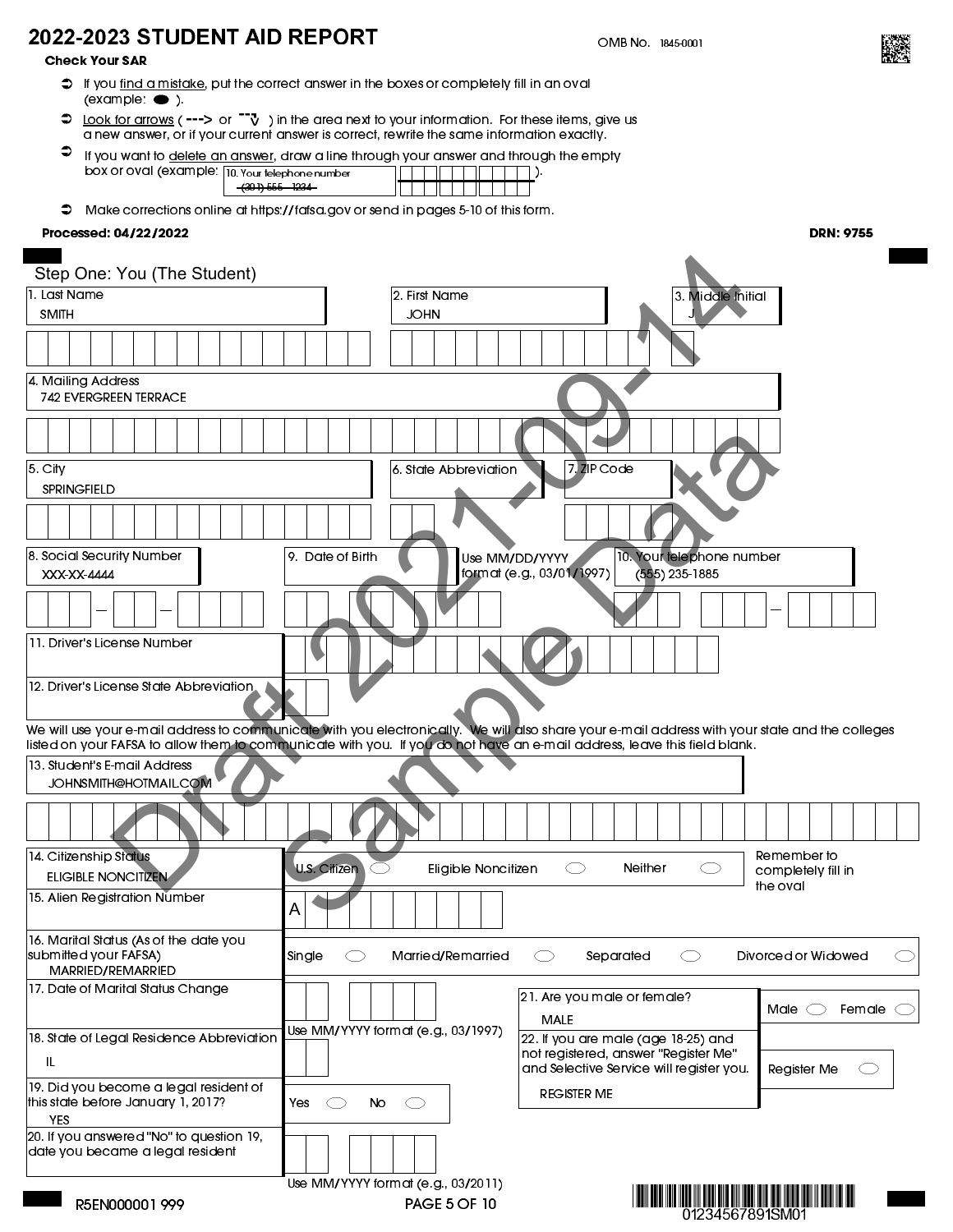| 23. Drug Conviction Affecting Eligibility?                                                                                                          |                                    | 29. Grade Level in College in<br>2022-2023                                                                       |                                                                      |
|-----------------------------------------------------------------------------------------------------------------------------------------------------|------------------------------------|------------------------------------------------------------------------------------------------------------------|----------------------------------------------------------------------|
| ELIGIBLE FOR AID                                                                                                                                    |                                    |                                                                                                                  |                                                                      |
|                                                                                                                                                     |                                    | 3RD                                                                                                              |                                                                      |
| 24. Parent 1 Educational Level                                                                                                                      | Middle school/Jr. High (           |                                                                                                                  |                                                                      |
|                                                                                                                                                     |                                    |                                                                                                                  |                                                                      |
| HIGH SCHOOL                                                                                                                                         |                                    |                                                                                                                  | 5th/Other Undergraduate                                              |
|                                                                                                                                                     |                                    |                                                                                                                  | 1st Yr. Graduate/<br>Professional                                    |
| 25. Parent 2 Educational Level                                                                                                                      | Middle school/Jr. High C           |                                                                                                                  | Cont. Graduate/                                                      |
|                                                                                                                                                     |                                    |                                                                                                                  | Professional                                                         |
| <b>COLLEGE</b>                                                                                                                                      |                                    |                                                                                                                  |                                                                      |
|                                                                                                                                                     |                                    | 30. Type of Degree/Certificate                                                                                   | 1st Bachelor's degree (                                              |
| 26. High School Completion Status?                                                                                                                  | High school diploma C              | <b>1ST BA</b>                                                                                                    | 2nd Bachelor's degree (                                              |
|                                                                                                                                                     |                                    |                                                                                                                  | Associate degree                                                     |
| <b>HS DIPLOMA</b>                                                                                                                                   | None of the above ……………… $\subset$ |                                                                                                                  | (occupational or technical<br>program)                               |
| 27 a High School Name                                                                                                                               |                                    |                                                                                                                  | Associate degree (general<br>education or transfer)                  |
| PRINCE GEORGE'S COUNTY HIGH SCHOOL                                                                                                                  |                                    |                                                                                                                  | Certificate or diploma for<br>completing less than 2 years $\subset$ |
|                                                                                                                                                     |                                    |                                                                                                                  | Certificate or diploma for                                           |
| 27.b High School City                                                                                                                               |                                    |                                                                                                                  | completing at least 2 years                                          |
| <b>BELTSVILLE</b>                                                                                                                                   |                                    |                                                                                                                  | <b>Teaching credential</b><br>(nondegree program) $\subset$          |
|                                                                                                                                                     |                                    |                                                                                                                  | Graduate or professional                                             |
| 27.c High School State<br><b>MD</b>                                                                                                                 |                                    |                                                                                                                  |                                                                      |
| 28. First Bachelor's Degree by 7-1-2022?                                                                                                            |                                    | 31. Are you interested in being<br>considered for work-study?                                                    |                                                                      |
| YES.                                                                                                                                                | No $\bigcirc$<br>Yes $\bigcirc$    |                                                                                                                  |                                                                      |
| Step Two: 2020 Student (and Spouse) Income and Assets                                                                                               |                                    | <b>YES</b>                                                                                                       |                                                                      |
| For 36-44, report your (the student's) income and assets. If you are single, separated, divorced or widowed, answer only about yourself. If you are |                                    |                                                                                                                  |                                                                      |
| married or remarried, as of today, include information about your spouse. Remember to completely fill in the oval as follows: $\bullet$             |                                    |                                                                                                                  |                                                                      |
| 32. Filed 2020 Income Tax Refurn?                                                                                                                   | Already completed                  | 35. Did (or will) you file a Schedule 1<br>with your 2020 tax return?                                            |                                                                      |
|                                                                                                                                                     |                                    |                                                                                                                  |                                                                      |
| <b>ALREADY COMPLETED</b>                                                                                                                            |                                    | <b>YES</b>                                                                                                       |                                                                      |
| 33. Type of 2020 Tax Form Used                                                                                                                      | IRS 1040                           | For 36-44, if the answer is zero or the question does not apply to you,                                          |                                                                      |
| IRS 1040                                                                                                                                            |                                    | enter 0. Report dollar amounts (such as \$12,356.00) like this:<br><b>EXAMPLE \$</b><br>$\overline{2}$<br> 3 5 6 |                                                                      |
|                                                                                                                                                     |                                    | 36. Adjusted Gross Income from IRS                                                                               |                                                                      |
| 34. Tax Return Filing Status 2020                                                                                                                   |                                    | Form 1040-line 11.                                                                                               |                                                                      |
|                                                                                                                                                     |                                    |                                                                                                                  |                                                                      |
|                                                                                                                                                     |                                    |                                                                                                                  |                                                                      |

| JJ. TYDE OF ZUZU TUX FUHT JUSEU.  |                               | For 36-44, if the answer is zero or the question does not apply to you,         |  |
|-----------------------------------|-------------------------------|---------------------------------------------------------------------------------|--|
|                                   |                               | enter 0. Report dollar amounts (such as \$12,356.00) like this:                 |  |
| IRS 1040                          |                               | $EXAMPLE$ \$<br>1 2  3 5 6                                                      |  |
|                                   |                               | 36. Adjusted Gross Income from IRS                                              |  |
| 34. Tax Return Filing Status 2020 |                               | Form 1040-line 11.                                                              |  |
|                                   | Head of household             |                                                                                 |  |
|                                   | Married-filed joint return    | \$1,355,000                                                                     |  |
| MARRIED-FILED SEPARATE RETURN     | Married-filed separate return | 37. U.S. Income Tax Paid from IRS Form<br>1040-line 22 minus Schedule 2-line 2. |  |
|                                   |                               |                                                                                 |  |
|                                   | Don't know                    | \$1,113,012                                                                     |  |
|                                   |                               |                                                                                 |  |

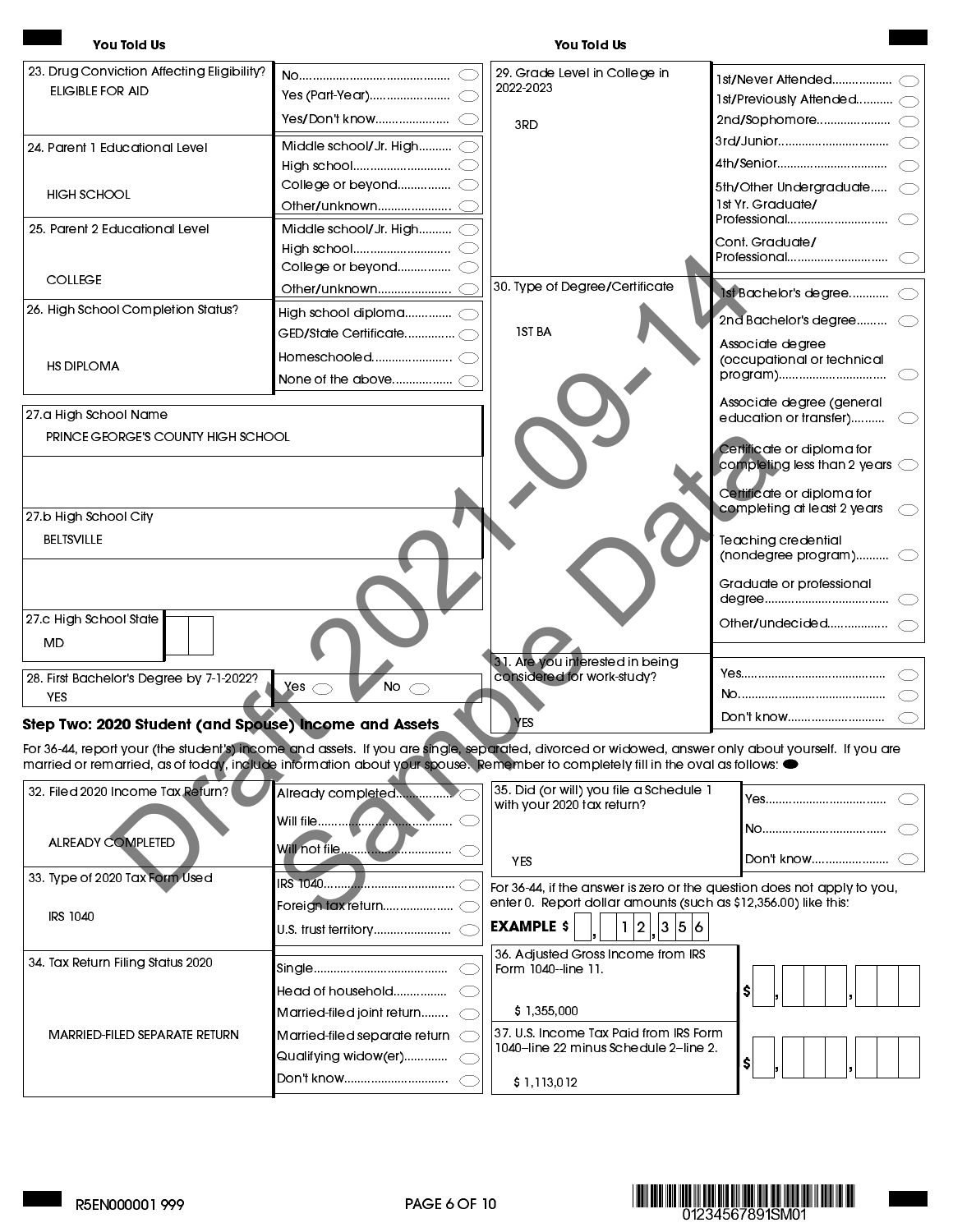#### For 38-39, answer the questions whether or not you filed a tax return. This information may be on your W-2 forms, or on IRS Form 1040-line  $1 +$  Schedule 1-lines  $3 + 6 +$  Schedule K-1 (IRS Form 1065) Box 14 (Code A).

| 38. Student's Income Earned from Work                             |                                |                                                                                                                                             |                                 |
|-------------------------------------------------------------------|--------------------------------|---------------------------------------------------------------------------------------------------------------------------------------------|---------------------------------|
| \$1,250,000                                                       | ISI                            |                                                                                                                                             |                                 |
| 39. Spouse's Income Earned from Work                              |                                |                                                                                                                                             |                                 |
| \$1,100,000                                                       | ISI                            |                                                                                                                                             |                                 |
| 40. Cash, Savings, and Checking (As of                            |                                |                                                                                                                                             |                                 |
| the date you submitted your FAFSA)<br>s                           | ISI                            | 44. Student's Untaxed Income                                                                                                                |                                 |
| 41. Net Worth of Investments (As of the                           |                                |                                                                                                                                             |                                 |
| date you submitted your FAFSA)                                    | ISI                            |                                                                                                                                             |                                 |
| 42. Net Worth of Businesses/Investment                            |                                | a) Tax-deferred pensions/savings                                                                                                            |                                 |
| Farms (As of the date you submitted                               |                                | s                                                                                                                                           | S.                              |
| your FAFSA)                                                       | S                              | b) IRA deductions and payments                                                                                                              |                                 |
| \$                                                                |                                | s                                                                                                                                           | s                               |
| 43. Student's Additional Financial                                |                                | c) Child support received                                                                                                                   |                                 |
| Information                                                       |                                |                                                                                                                                             | s                               |
| a) Education credits                                              |                                | d) Tax-exempt interest income                                                                                                               |                                 |
| \$12,000                                                          | s                              |                                                                                                                                             |                                 |
| b) Child support paid                                             |                                | e) Untaxed portions of IRA<br>distributions and pensions                                                                                    |                                 |
| S                                                                 | S                              |                                                                                                                                             |                                 |
| c) Taxable earnings from                                          |                                | f) Military or clergy allowances                                                                                                            |                                 |
| need-based employment<br>\$                                       | I\$                            | s                                                                                                                                           | ISI                             |
| d) College grant and scholarship                                  |                                | g) Veterans noneducation                                                                                                                    |                                 |
| aid reported to IRS as income<br>\$20,000                         | I\$                            | benefits                                                                                                                                    | s                               |
| e) Combat pay/special combat                                      |                                | h) Other untaxed income                                                                                                                     |                                 |
| pay<br>\$4.000                                                    | ISI                            |                                                                                                                                             | s                               |
| f) Earnings from work under a                                     |                                | Money received or paid on                                                                                                                   |                                 |
| cooperative education program                                     | 51                             | your behalf                                                                                                                                 | s                               |
| <b>Step Three: Student Dependency Status</b>                      |                                |                                                                                                                                             |                                 |
|                                                                   |                                | Answer questions 45-57 in this step to defermine if you will need to provide parental information. Fill in the oval to enter a new response |                                 |
| or correct a response.                                            |                                |                                                                                                                                             |                                 |
| 45. Born Before 1-1-1999?                                         | $No \subset$<br>Yes $\bigcirc$ | 52. Were your parents deceased, were<br>you in foster care or a court                                                                       |                                 |
| <b>YES</b>                                                        |                                | dependent/ward?                                                                                                                             | No $\bigcirc$<br>Yes $\bigcirc$ |
| 46. Are you married (As of the date you<br>submitted your FAFSA)? |                                |                                                                                                                                             |                                 |
| <b>YES</b>                                                        | $No \subset$<br>Yes $\leq$     | 53. Are/Were an emancipated minor?                                                                                                          |                                 |
| 47. Working on a master's or doctorate                            |                                | <b>NO</b>                                                                                                                                   | Yes $\subset$<br>No $\bigcirc$  |
| program in 2022-2023?                                             | No. $\subset$<br>$V_{\alpha}$  | 54 Are Were in leagl auardianship?                                                                                                          |                                 |

## Step Three: Student Dependency Status

| or correct a response.                                         |                                 |
|----------------------------------------------------------------|---------------------------------|
| 45. Born Before 1-1-1999?                                      |                                 |
| YES                                                            | <b>No</b><br>Yes $\subset$      |
| 46. Are you married (As of the date you                        |                                 |
| submitted your FAFSA)?                                         | Yes<br>No $\subset$             |
| <b>YES</b>                                                     |                                 |
| 47 Working on a master's or doctorate<br>program in 2022-2023? |                                 |
| YES                                                            | Yes $\bigcirc$<br>No $\bigcirc$ |
|                                                                |                                 |
| 48. Are you on active duty in U.S. Armed<br>Forces?            | No $\bigcirc$<br>Yes $\bigcirc$ |
|                                                                |                                 |
| 49. Are you a veteran of U.S. Armed                            |                                 |
| Forces?                                                        | Yes $\bigcirc$<br>No $\subset$  |
|                                                                |                                 |
| 50. Have children who receive more                             |                                 |
| than half of their support from you?                           | Yes $\bigcirc$<br>No $\subset$  |
| NO.                                                            |                                 |
| 51. Have dependents other than children                        |                                 |
| or spouse?                                                     | Yes $\bigcirc$<br>No $\subset$  |
| YES                                                            |                                 |
|                                                                |                                 |

|                | No $\subset$   |
|----------------|----------------|
|                |                |
| Yes $\bigcirc$ | No $\subset$   |
| Yes $\bigcirc$ | No $\subset$   |
|                |                |
| Yes $\bigcirc$ | No $\subset$   |
|                |                |
| Yes $\bigcirc$ | No $\subset$   |
|                |                |
| Yes $\bigcirc$ | No (           |
|                | Yes $\bigcirc$ |



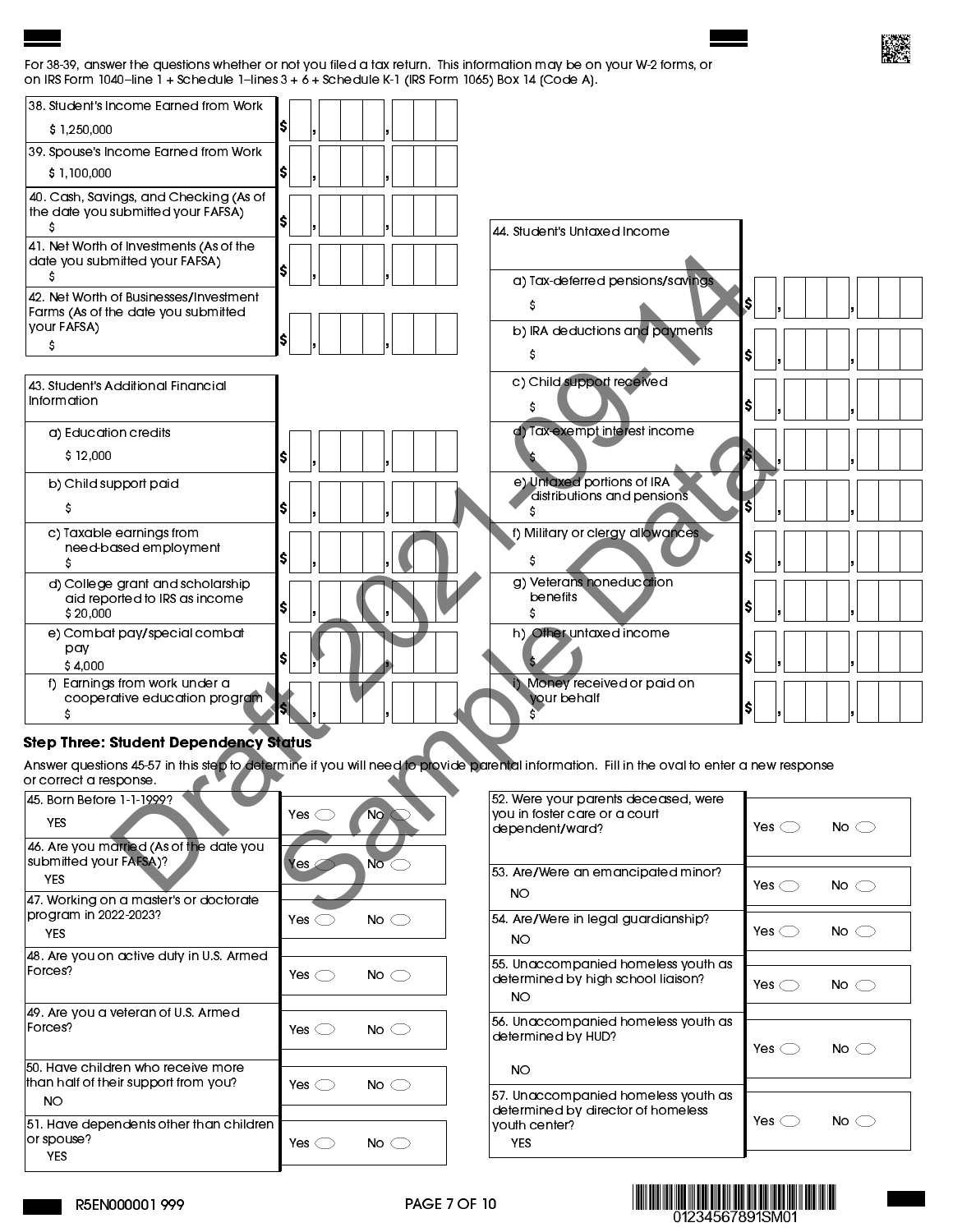## Step Four (Parental Information): Complete this step if you (the student) answered "No" to all questions in Step Three.

Answer all questions in Step Four even if you do not live with your legal parents (your biological and/or adoptive parents). Grandparents, foster parents, legal guardians, aunts and uncles are not considered parents on this form unless they have legally adopted you. If your parents are married to each other, or are not married to each other and live together, answer the questions about both of them. See Notes on page 10 of the FAFSA for information.

| 58. Parents' Marital Status (As of the date<br>you submitted your FAFSA)      |                                                           | Married/Remarried                                                               | 59. Date of Marital Status |                                                                                                                                                         |
|-------------------------------------------------------------------------------|-----------------------------------------------------------|---------------------------------------------------------------------------------|----------------------------|---------------------------------------------------------------------------------------------------------------------------------------------------------|
| <b>WIDOWED</b>                                                                | Unmarried and both<br>parents living together             | Divorced/Separated $\bigcirc$                                                   |                            |                                                                                                                                                         |
| 60. Parent 1 Social Security Number                                           | 61. Parent 1 Last Name                                    |                                                                                 | 62 First<br>Initial        | 63. Parent 1 Date of Birth                                                                                                                              |
| XXX-XX-0123                                                                   | SMITH                                                     |                                                                                 | B                          | APRIL 21, 1975                                                                                                                                          |
|                                                                               |                                                           |                                                                                 |                            |                                                                                                                                                         |
| 64. Parent 2 Social Security Number                                           | 65. Parent 2 Last Name                                    |                                                                                 | 66. First                  | 67. Parent 2 Date of Birth                                                                                                                              |
| XXX-XX-0126                                                                   | <b>SMITH</b>                                              |                                                                                 | <b>Initial</b>             | MARCH 24, 1976                                                                                                                                          |
|                                                                               |                                                           |                                                                                 |                            |                                                                                                                                                         |
| 168. Parents' E-mail Address<br>SMITHPARENTS@INTERNET.COM                     |                                                           |                                                                                 |                            | Provide an e-mail address<br>so that we can correspond<br>with your parents.                                                                            |
|                                                                               |                                                           |                                                                                 |                            |                                                                                                                                                         |
| 69. Parents' state of legal residence                                         |                                                           | 81. Tax Return Filing Status 2020                                               |                            | Sinale                                                                                                                                                  |
| IL                                                                            |                                                           |                                                                                 |                            |                                                                                                                                                         |
| 70. Parent legal resident of the state<br>before January 1, 2017?             | Yes<br>No,<br>$\bigcirc$                                  |                                                                                 |                            | Married-filed joint return (                                                                                                                            |
| <b>YES</b>                                                                    |                                                           | MARRIED-FILED SEPARATE RETURN                                                   |                            | Married-filed separate return $\bigcirc$                                                                                                                |
| 71. If "No" to question 70, enter the date<br>parent became legal resident    |                                                           |                                                                                 |                            |                                                                                                                                                         |
| 72. Parents' number of family members                                         | <b>Use MM/YYYY</b> format                                 | 82. Did (or will) your parents file a                                           |                            | Don't know                                                                                                                                              |
| in 2022-2023                                                                  | (e.g., 03/2011)<br>Schedule 1 with their 2020 tax return? |                                                                                 |                            |                                                                                                                                                         |
| 73. Parents' number of family members                                         |                                                           | <b>DON'T KNOW</b>                                                               |                            | Don't know                                                                                                                                              |
| in college in 2022-2023                                                       |                                                           | 83. Are either of your parents a                                                |                            |                                                                                                                                                         |
| 74. Parent received Medicaid or                                               |                                                           | dislocated worker (As of the date you<br>submitted your FAFSA)?                 |                            |                                                                                                                                                         |
| Supplemental Security Income?<br><b>YES</b>                                   | Yes<br>No                                                 | <b>DON'T KNOW</b>                                                               |                            | Don't know                                                                                                                                              |
| 75. Parent received Supplemental<br>Nutrition Assistance Program (SNAP)?      | Yes $\subset$<br>No.                                      |                                                                                 |                            | For 84-92, if the answer is zero or the question does not apply, enter 0.<br>Report dollar amounts without cents. For 86-87, this information may be on |
| YES.<br>76. Parent received free or reduced                                   |                                                           | (IRS Form 1065) Box 14 (Code A).                                                |                            | W-2 forms, or on IRS Form 1040-line 1 + Schedule 1-lines 3 + 6 + Schedule K-1                                                                           |
| price school lunch?<br><b>YES</b>                                             | No<br>Yes                                                 | 84. Adjusted Gross Income from IRS<br>Form 1040-line 11.<br>\$10,000            |                            | I\$                                                                                                                                                     |
| 77. Parent received Temporary<br>Assistance for Needy Families (TANF)?<br>YES | No<br>$Yes. \subset$<br>$\subset$                         | 85. U.S. Income Tax Paid from IRS Form<br>1040-line 22 minus Schedule 2-line 2. |                            |                                                                                                                                                         |
| 78. Parent received Nutrition Program for                                     |                                                           | s                                                                               |                            | S                                                                                                                                                       |
| Women, Infants and Children (WIC)?                                            | Yes $\bigcirc$<br>No.<br>C)                               | 86. Parent 1 Income Earned from Work                                            |                            |                                                                                                                                                         |
| 79. Filed 2020 Income Tax Return?                                             | Already completed (                                       |                                                                                 |                            | s                                                                                                                                                       |
| <b>WILL NOT FILE</b>                                                          |                                                           | 87. Parent 2 Income Earned from Work<br>s                                       |                            | -SI                                                                                                                                                     |
|                                                                               | Will not file                                             | 88. Cash, Savings, and Checking (As of<br>the date you submitted your FAFSA)    |                            | <b>S</b>                                                                                                                                                |
| 80. Type of 2020 Tax Form Used                                                | IRS 1040…………………………… ◯                                     |                                                                                 |                            |                                                                                                                                                         |
| <b>FOREIGN TAX RETURN</b>                                                     | Foreign tax return $\subset$                              | 89. Net Worth of Investments (As of the<br>date you submitted your FAFSA)       |                            | S,                                                                                                                                                      |
|                                                                               |                                                           | \$155,000                                                                       |                            |                                                                                                                                                         |

**MM 11 11 11 11 1234567891SM01**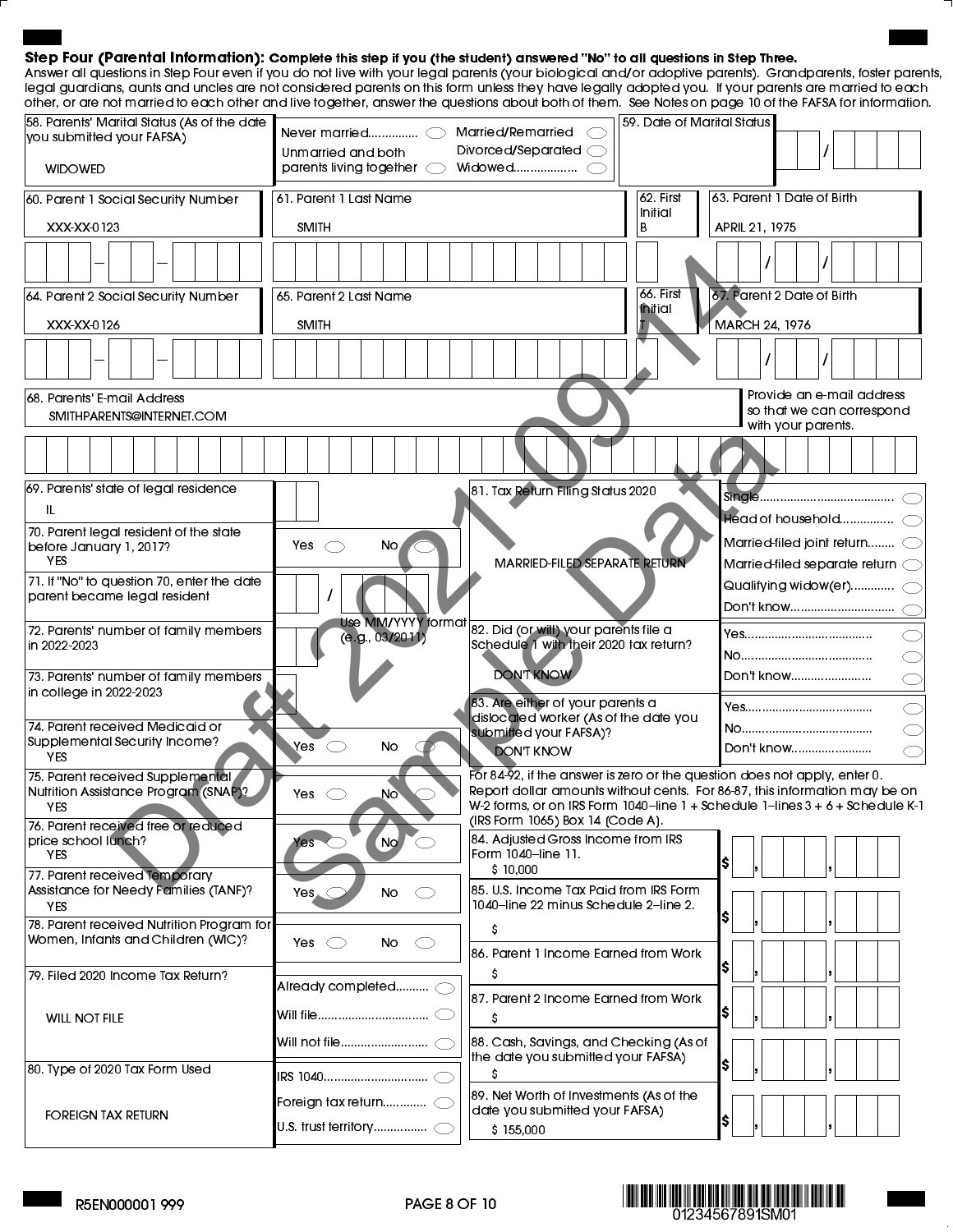| 90. Net Worth of Businesses/Investment<br>Farms (As of the date you submitted<br>your FAFSA)<br>s                                                                                                                                                                                                                           | I\$                                | 92. Parents' Untaxed Income<br>a) Tax-deferred pensions/savings                                                                                                                                                                                                                                                  |                                                           |
|-----------------------------------------------------------------------------------------------------------------------------------------------------------------------------------------------------------------------------------------------------------------------------------------------------------------------------|------------------------------------|------------------------------------------------------------------------------------------------------------------------------------------------------------------------------------------------------------------------------------------------------------------------------------------------------------------|-----------------------------------------------------------|
| 91. Parents' Additional Financial<br>Information                                                                                                                                                                                                                                                                            |                                    | s                                                                                                                                                                                                                                                                                                                |                                                           |
| a) Education credits<br>\$12,445<br>b) Child support paid<br>s<br>c) Taxable earnings from<br>need-based employment<br>s<br>d) College grant and scholarship<br>aid reported to IRS as income<br>e) Combat pay/special combat<br>pay<br>\$19,778<br>f) Earnings from work under a<br>cooperative education program<br>\$401 |                                    | b) IRA deductions and payments<br>IS<br>\$5,000<br>c) Child support received<br>S<br>d) Tax-exempt interest income<br>IS<br>S<br>e) Untaxed portions of IRA<br>distributions and pensions<br>5,2,000<br>f) Military or clergy allowances<br>\$3,000<br>g) Veterans noneducation benefits<br>Other untaxed income |                                                           |
| <b>Step Five: Student's Household Information</b><br>93. Number of Family Members in 2022-2023<br>05                                                                                                                                                                                                                        |                                    | 98. Student received Temporary Assistance<br>for Needy Families (TANF)?<br>NO.                                                                                                                                                                                                                                   | Yes $\bigcirc$<br>No $\bigcirc$                           |
| 94. Number in College in 2022-2023<br>95. Student received Medicaid or<br>Supplemental Security Income?<br><b>NO</b><br>96. Student received Supplemental<br>Nutrition Assistance Program (SNAP)?                                                                                                                           | Yes<br>No<br>Yes $\bigcirc$<br>Nø. | 99. Student received Nutrition Program for<br>Women, Infants and Children (WIC)?<br><b>NO</b><br>100. Are you or your spouse a dislocated<br>worker (As of the date you submitted your<br>FAFSA)?<br>NO                                                                                                          | Yes $\subset$<br>No $\bigcirc$<br>Yes<br>No<br>Don't know |
| <b>NO</b><br>97. Student received free or reduced<br>price school lunch?<br>NO                                                                                                                                                                                                                                              | Yes Ç<br>No                        |                                                                                                                                                                                                                                                                                                                  |                                                           |
| Step Six: Student's School Information<br>101.a First College Name, City and State<br>NEW BRUNSWICK INSTITUTE OF TECHNOLOGY<br>PORTLAND, OR<br>New School<br><b>New</b><br>School<br>Name, City,<br>Code<br>State                                                                                                           |                                    | 101 b Housing Plans<br>ON CAMPUS                                                                                                                                                                                                                                                                                 | <b>Housing Plans:</b><br>$1 -$ on campus                  |
| 101.c Second College Name, City and State<br>UNIVERSITY OF MARYLAND<br><b>COLLEGE PARK, MD</b><br><b>New</b><br>New School<br>School<br>Name, City,<br>Code<br>State                                                                                                                                                        |                                    | 101.d Housing Plans<br>ON CAMPUS                                                                                                                                                                                                                                                                                 | $2 - w$ /parents<br>$3 -$ off campus                      |





I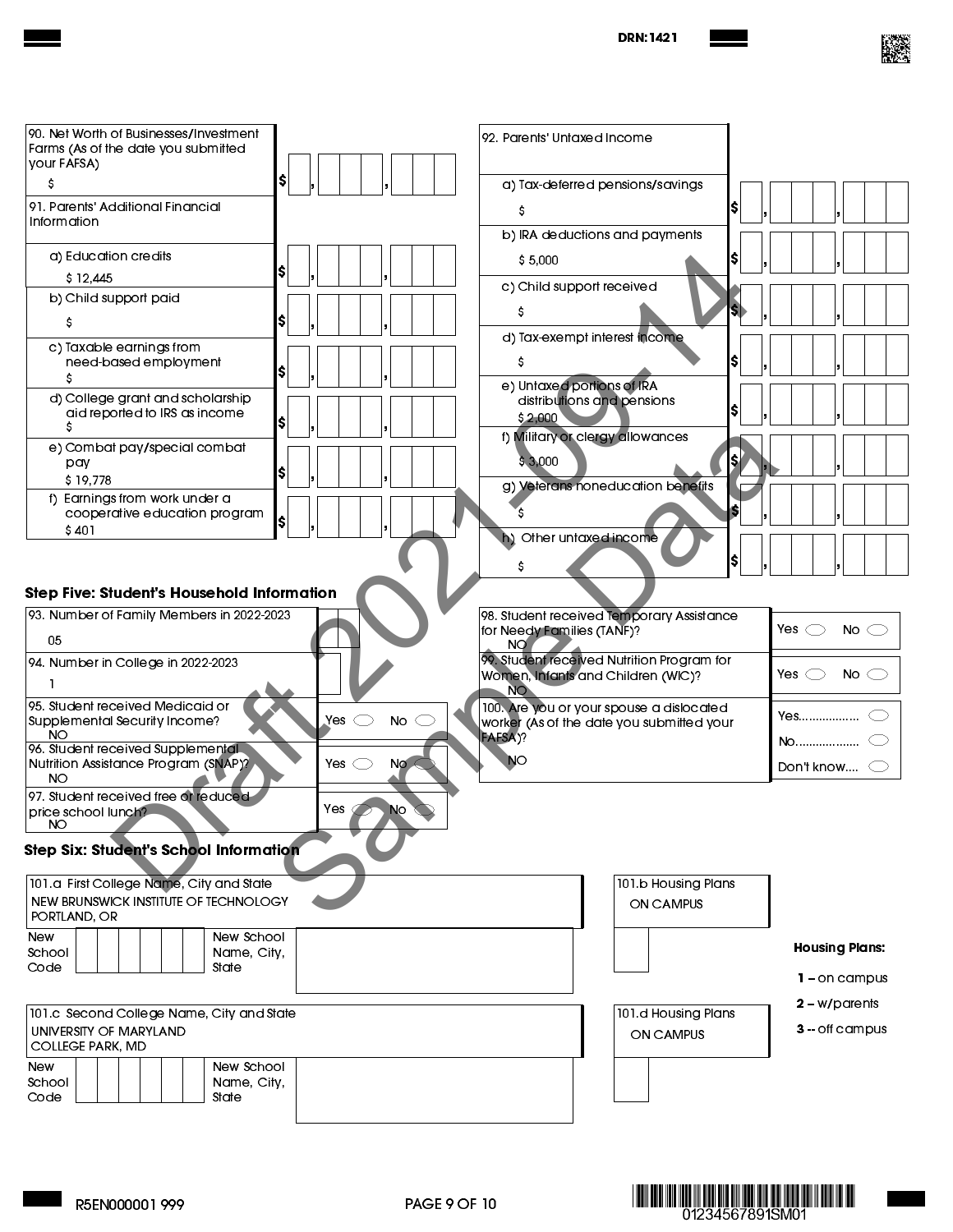| 101.e Third College Name, City and State<br>  university of Missouri<br>ST LOUIS, MO | 101 f Housing Plans<br>OFF CAMPUS<br><b>Housing Plans:</b> |  |
|--------------------------------------------------------------------------------------|------------------------------------------------------------|--|
| New School<br><b>New</b><br>School<br>Name, City,<br>Code<br>State                   | 1 = on campus<br>$2 - w$ /parents<br>$3 -$ off campus      |  |
| 101.g Fourth College Name, City and State<br>  UNIVERSITY OF TEXAS<br>AUSTIN, TX     | 101 h Housing Plans<br>OFF CAMPUS                          |  |
| New School<br><b>New</b><br>School<br>Name, City,<br>Code<br>State                   |                                                            |  |

For the graduation, retention, and transfer rates of the colleges listed on your FAFSA, view your Student Aid Report online at [https://fafsa.gov.](https://studentaid.gov/h/apply-for-aid/fafsa) You can find these rates and other important consumer information about the colleges you're interested in attending at [collegescorecard.ed.gov/.](https://collegescorecard.ed.gov/)

#### **Step Seven: Certification, Signatures and Date**

| New School<br>New<br>School<br>Name, City,<br>Code<br>State                                                                                |                       |                                                                                                                                                                                                                                                                                                                                                                                                                                                                                                                                                                                            |
|--------------------------------------------------------------------------------------------------------------------------------------------|-----------------------|--------------------------------------------------------------------------------------------------------------------------------------------------------------------------------------------------------------------------------------------------------------------------------------------------------------------------------------------------------------------------------------------------------------------------------------------------------------------------------------------------------------------------------------------------------------------------------------------|
| https://fafsa.gov and select "View or Print your Student Aid Report (SAR)" after logging in.                                               |                       | Your FAFSA information was sent to all the colleges you listed although they are not all shown here. To see all of the colleges you listed, go to                                                                                                                                                                                                                                                                                                                                                                                                                                          |
|                                                                                                                                            |                       | For the graduation, retention, and transfer rates of the colleges listed on your FAFSA, view your Student Aid Report online at https://fafsa.gov.<br>find these rates and other important consumer information about the colleges you're interested in attending at collegescorecard.ed.gov/.                                                                                                                                                                                                                                                                                              |
| Step Seven: Certification, Signatures and Date                                                                                             |                       |                                                                                                                                                                                                                                                                                                                                                                                                                                                                                                                                                                                            |
| 102 Date Completed<br>APRIL 22, 2022                                                                                                       | <b>DO NOT CORRECT</b> |                                                                                                                                                                                                                                                                                                                                                                                                                                                                                                                                                                                            |
| 103. Signed By?<br><b>BOTH</b>                                                                                                             | <b>DO NOT CORRECT</b> |                                                                                                                                                                                                                                                                                                                                                                                                                                                                                                                                                                                            |
| 104. Preparer's Social Security Number                                                                                                     |                       | If a fee was paid to someone for advice or for<br>completing this form, that person must<br>complete this section.                                                                                                                                                                                                                                                                                                                                                                                                                                                                         |
| 105. Preparer's EIN                                                                                                                        |                       |                                                                                                                                                                                                                                                                                                                                                                                                                                                                                                                                                                                            |
| 106. Preparer's Signature                                                                                                                  |                       |                                                                                                                                                                                                                                                                                                                                                                                                                                                                                                                                                                                            |
| Application Receipt Date: 04/22/2022                                                                                                       |                       |                                                                                                                                                                                                                                                                                                                                                                                                                                                                                                                                                                                            |
| Please read, sign and date. You must read and sign this Certification.                                                                     |                       |                                                                                                                                                                                                                                                                                                                                                                                                                                                                                                                                                                                            |
|                                                                                                                                            |                       | If you are the student, by signing this application you certify that you (1) will use federal and/or state student financial aid only to pay the cos<br>of attending an institution of higher education, (2) are not in default on a federal student loan or have made satisfactory arrangements to rep<br>(3) do not owe money back on a federal student grant or have made satisfactory arrangements to repay it, (4) will notify your college if you<br>on a federal student loan and (5) will not receive a Federal Pell Grant from more than one college for the same period of time. |
|                                                                                                                                            |                       | If you are the parent or the student, by signing this application you certify that all of the information you provided is true and complete to the<br>your knowledge and you agree, if asked, to provide information that will verify the accuracy of your completed form. This information may in<br>U.S. or state income tax forms that you filed or are required to file. Also, you certify that you understand that the Secretary of Education has t                                                                                                                                   |
|                                                                                                                                            |                       | authority to verity information reported on this application with the Internal Revenue Service and other federal agencies. If you elee<br>sign any document related to the federal student aid programs using an FSA ID (username and password) and/or any other credential, y<br>that you are the person identified by that username and password and/or other credential, and have not disclosed that username and                                                                                                                                                                       |
| and/or other credential to anyone else. If you purposely give false<br>or misleading information, you may be fined up to \$20,000, sent to |                       | Student Signature (Required to process your application. Sign in box b                                                                                                                                                                                                                                                                                                                                                                                                                                                                                                                     |
| prison, or both.                                                                                                                           |                       | Student<br>Date                                                                                                                                                                                                                                                                                                                                                                                                                                                                                                                                                                            |

## **Please read, sign and date. You must read and sign this Certification.**

If you are the student, by signing this application you certify that you (1) will use federal and/or state student financial aid only to pay the cost of attending an institution of higher education, (2) are not in default on a federal student loan or have made satisfactory arrangements to repay it, (3) do not owe money back on a federal student grant or have made satisfactory arrangements to repay it, (4) will notify your college if you default on a federal student loan and (5) will not receive a Federal Pell Grant from more than one college for the same period of time.

If you are the parent or the student, by signing this application you certify that all of the information you provided is true and complete to the best of your knowledge and you agree, if asked, to provide information that will verify the accuracy of your completed form. This information may include U.S. or state income tax forms that you filed or are required to file. Also, you certify that you understand that the Secretary of Education has the authority to verify information reported on this application with the Internal Revenue Service and other federal agencies. If you electronically sign any document related to the federal student aid programs using an FSA ID (username and password) and/or any other credential, you certify that you are the person identified by that username and password and/or other credential, and have not disclosed that username and password and/or other credential to anyone else. If you purposely give false

or misleading information, you may be fined up to \$20,000, sent to prison, or both.

## SEND PAGES 5-10 OF THIS FORM TO:

**Federal Student Aid Programs P.O. Box 7651 London, KY 40742-7651**

**OR**

You may also make corrections from Federal Student Aid's Web site [\(https://fafsa.gov\)](https://studentaid.gov/h/apply-for-aid/fafsa). Student Signature (Required to process your application. Sign in box below.)

| <b>JOHN SMITH</b> |  |
|-------------------|--|

Parent Signature (one parent whose information is provided in Step Four). Parent Date

**Data Entry Use Only**



P  $\bigcirc$  \*  $\bigcirc$  L  $\bigcirc$  E  $\bigcup$